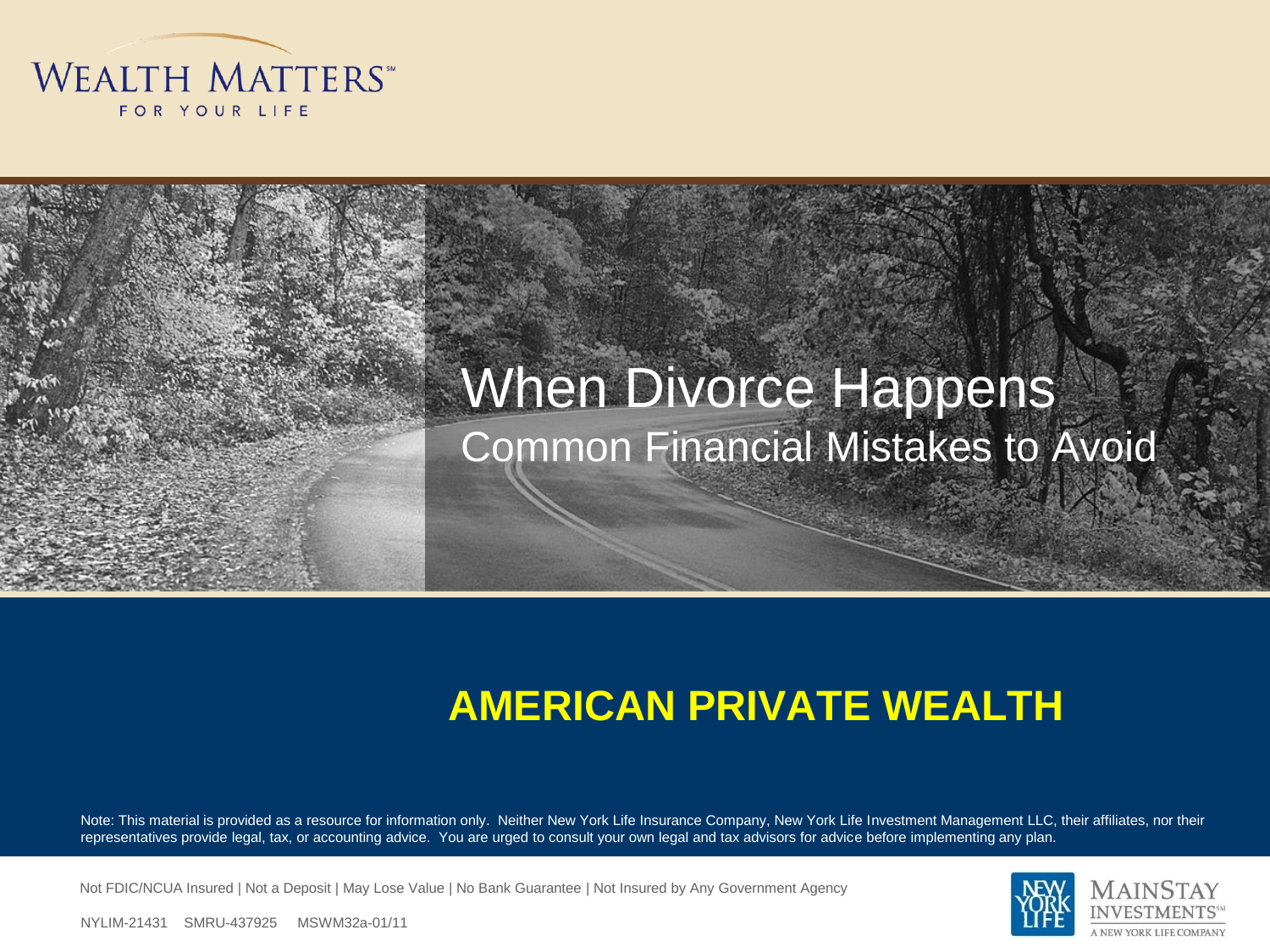

- Susie and Bruce married for 18 years
- Comfortable, stable life.
- Four-bedroom home in a suburban community with safe, quality schools.
- Growing nest egg that included a college fund for the children; and enough discretionary cash left over to vacation several times a year.

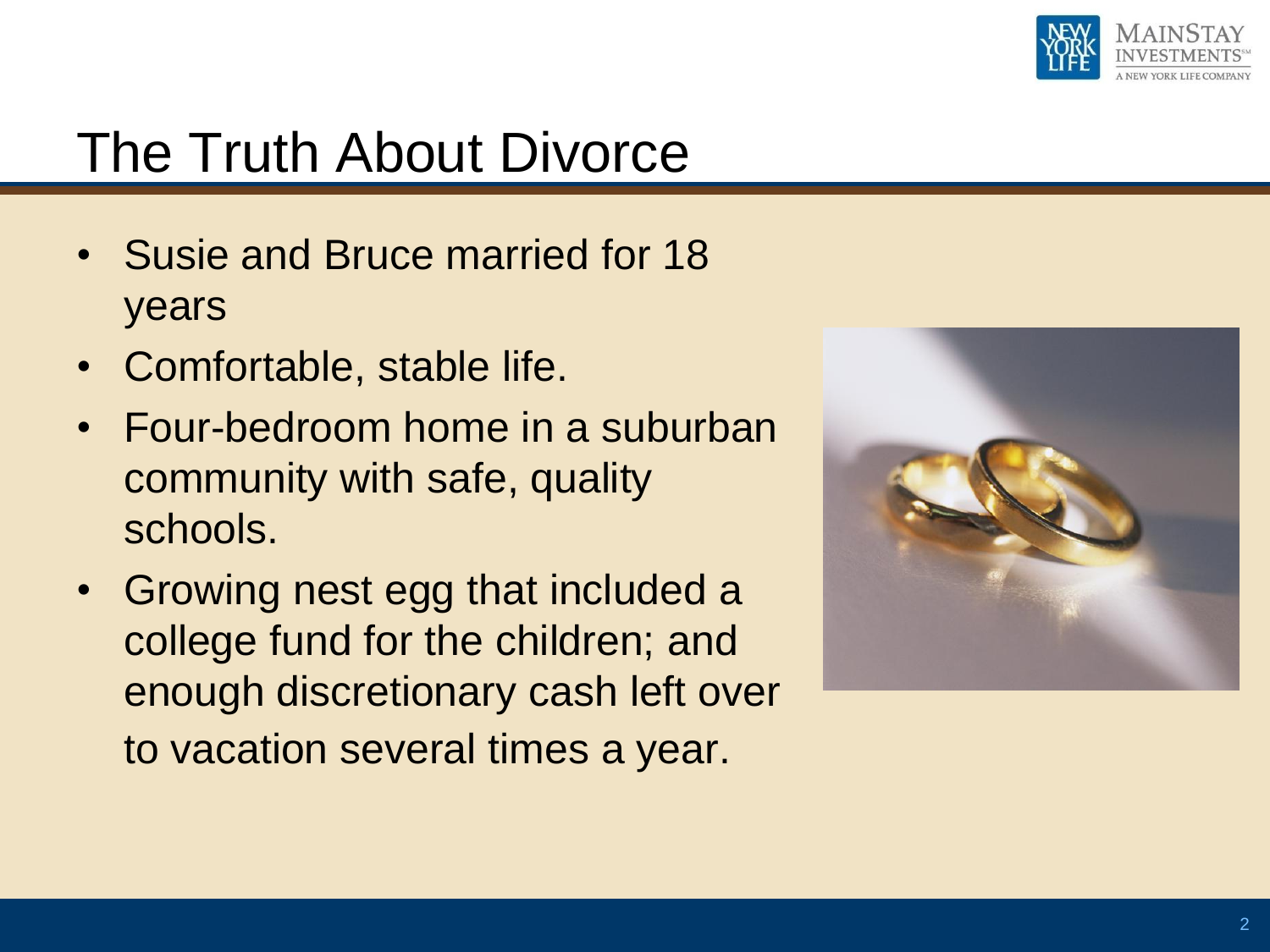

### Then they divorced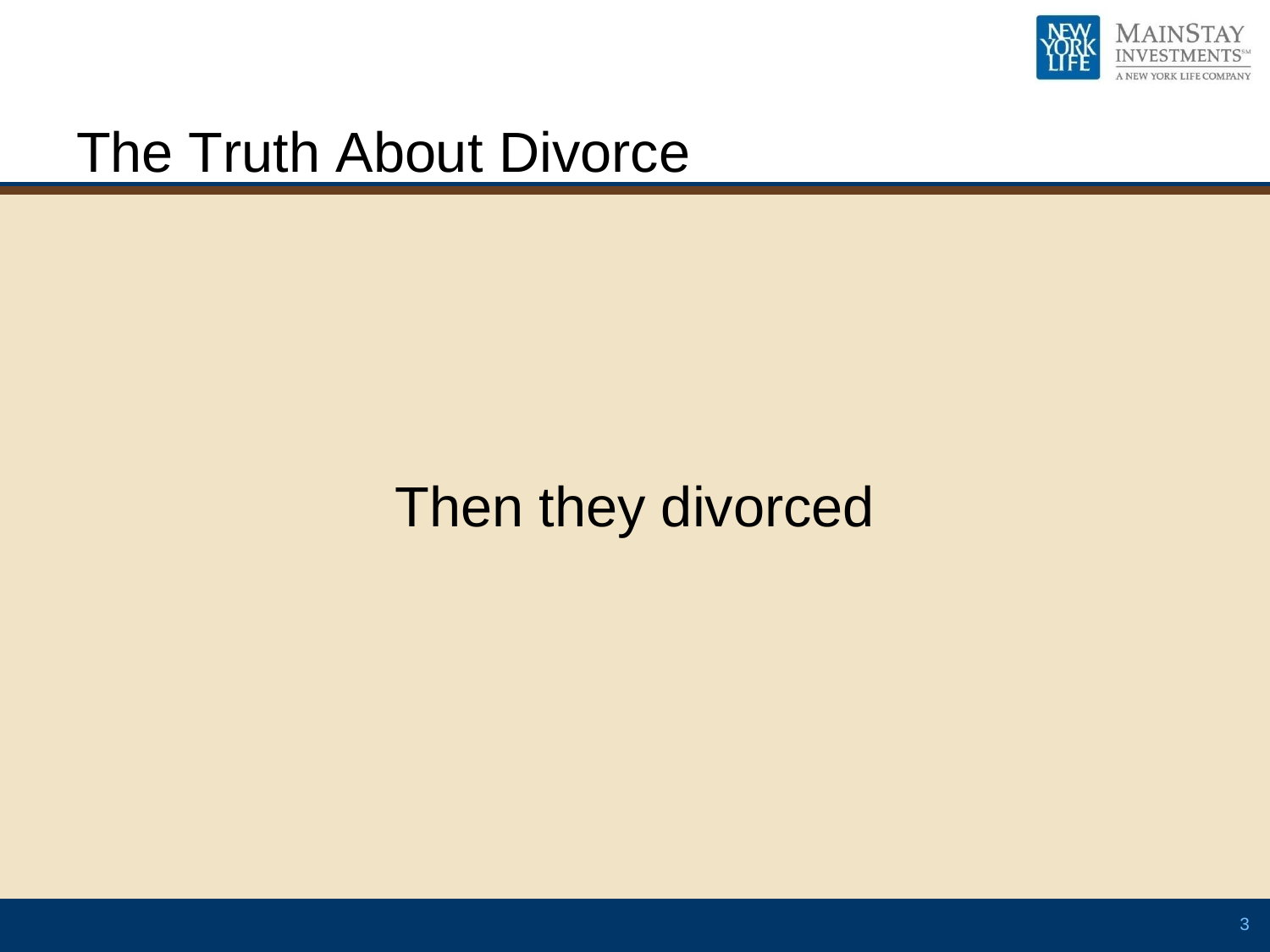

After two years of legal struggles,

- The house and other assets were gone.
- Bruce lived in a busy apartment complex, with noisy neighbors and a three-by-six foot balcony.
- Susie, age 40, declared bankruptcy and moved back in with her mother.
- Their two teenage daughters drift restlessly between Mom's and Dad's and the homes of friends, having abandoned earlier plans for college.

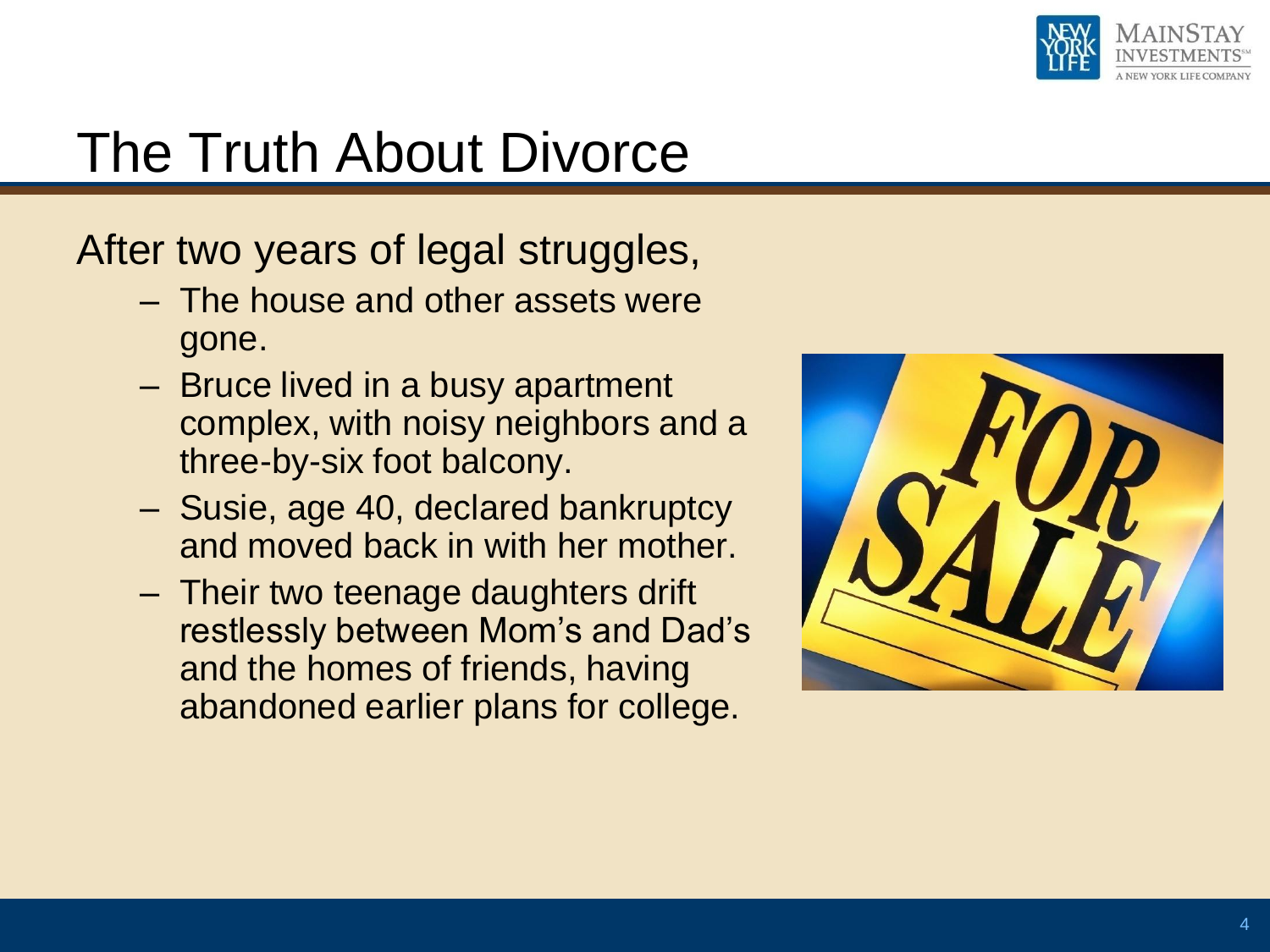

#### Divorce is expensive

- Issues quickly shift to money
- Some cases can go on for years

| <b>Average Cost of Divorce*:</b> |                     |
|----------------------------------|---------------------|
| Do It Yourself                   | $$50 - $250$        |
| <b>Mediation</b>                 | $$3,000 - $5,000$   |
| Litigation                       | \$8,000 - \$130,000 |

#### **At \$28 Billion dollars a Year, divorce has become an industry\***

\* DivorceMagazine.com, December 2010.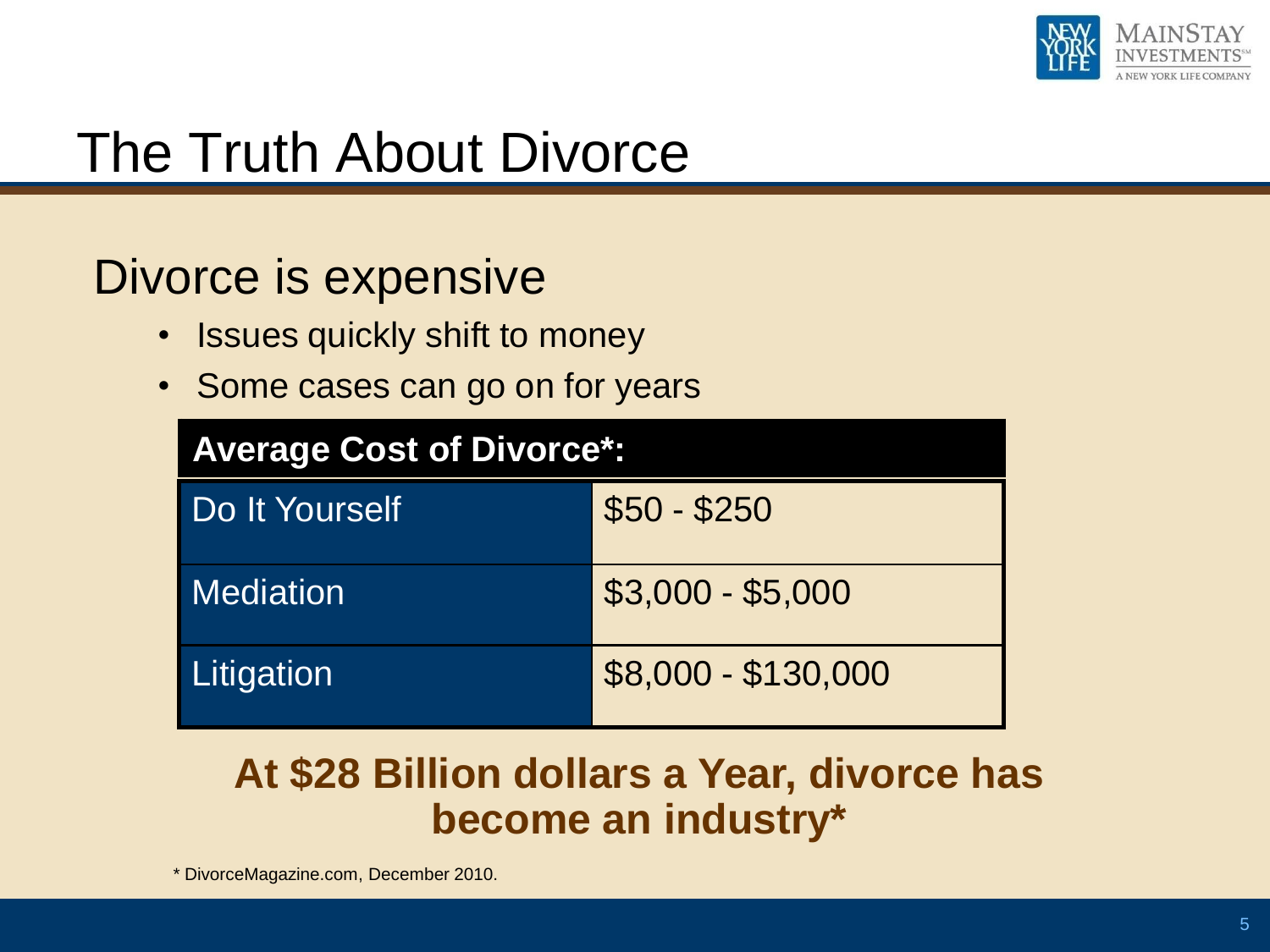

## What to Do When Divorce Happens

- Avoid Common Financial Mistakes
- Move Forward Protecting Your Assets
- Take Control Estate Planning for the single parent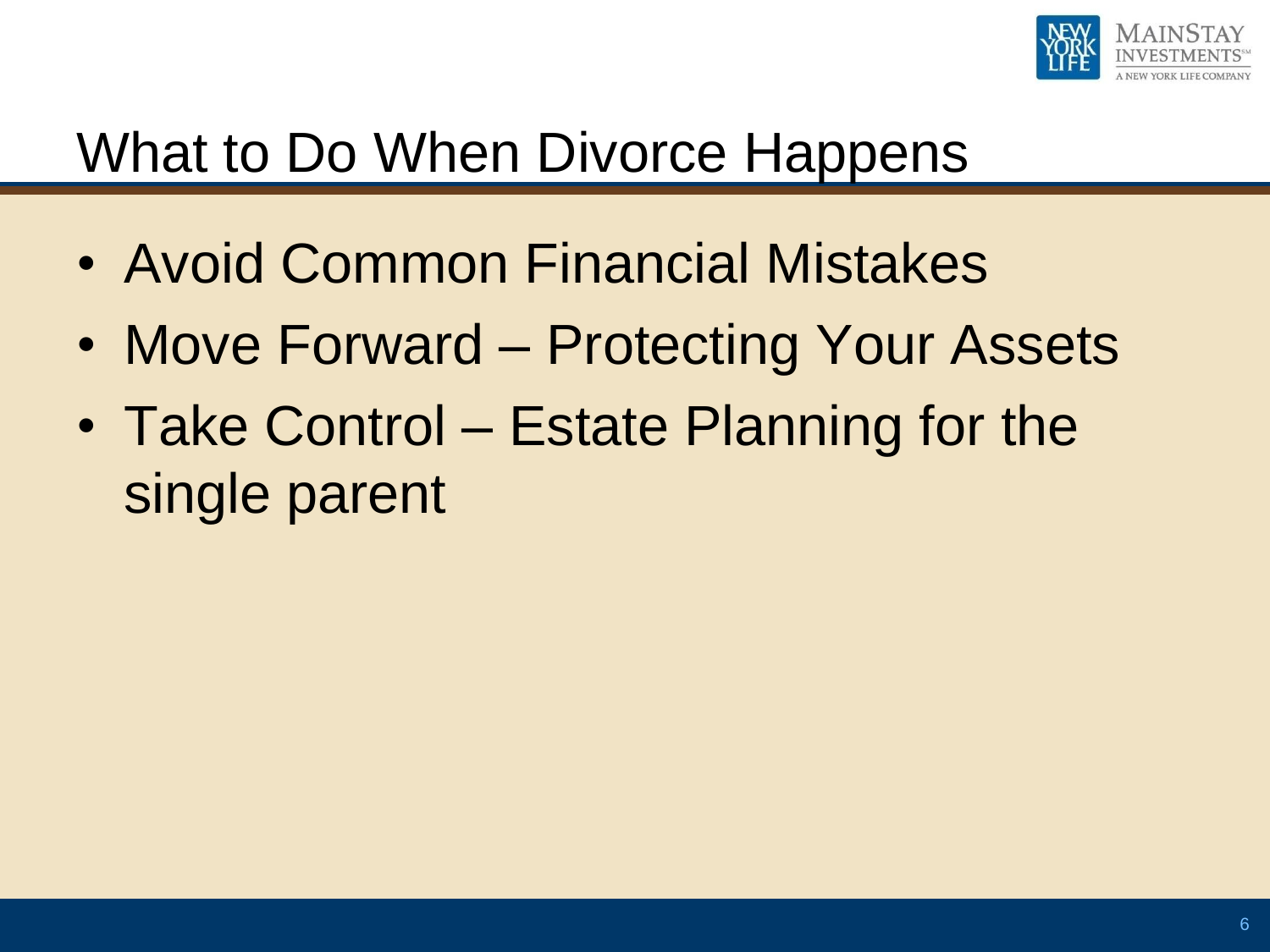

## Avoid Common Financial Mistakes Know the Liquidity of Your Assets

- **Li-quid-i-ty** *n.* The ability to convert an asset to cash quickly. Also known as "marketability".
- In divorce settlements, one party may receive mostly illiquid assets (Home, Car, etc.) while the other party may receive a bulk of the settlement in liquid assets (Retirement plans, brokerage accounts, cash equivalents)

#### Consider the Impact of Having Mostly Illiquid assets:

- How will you pay your bills/taxes?
- What type of cash flow can you rely on?
- How long will it take you to convert illiquid assets into cash?
- Do you have enough cash for emergencies?
- Will you need to borrow money to make ends meet?

**Ensure you have the proper balance of liquid and illiquid assets**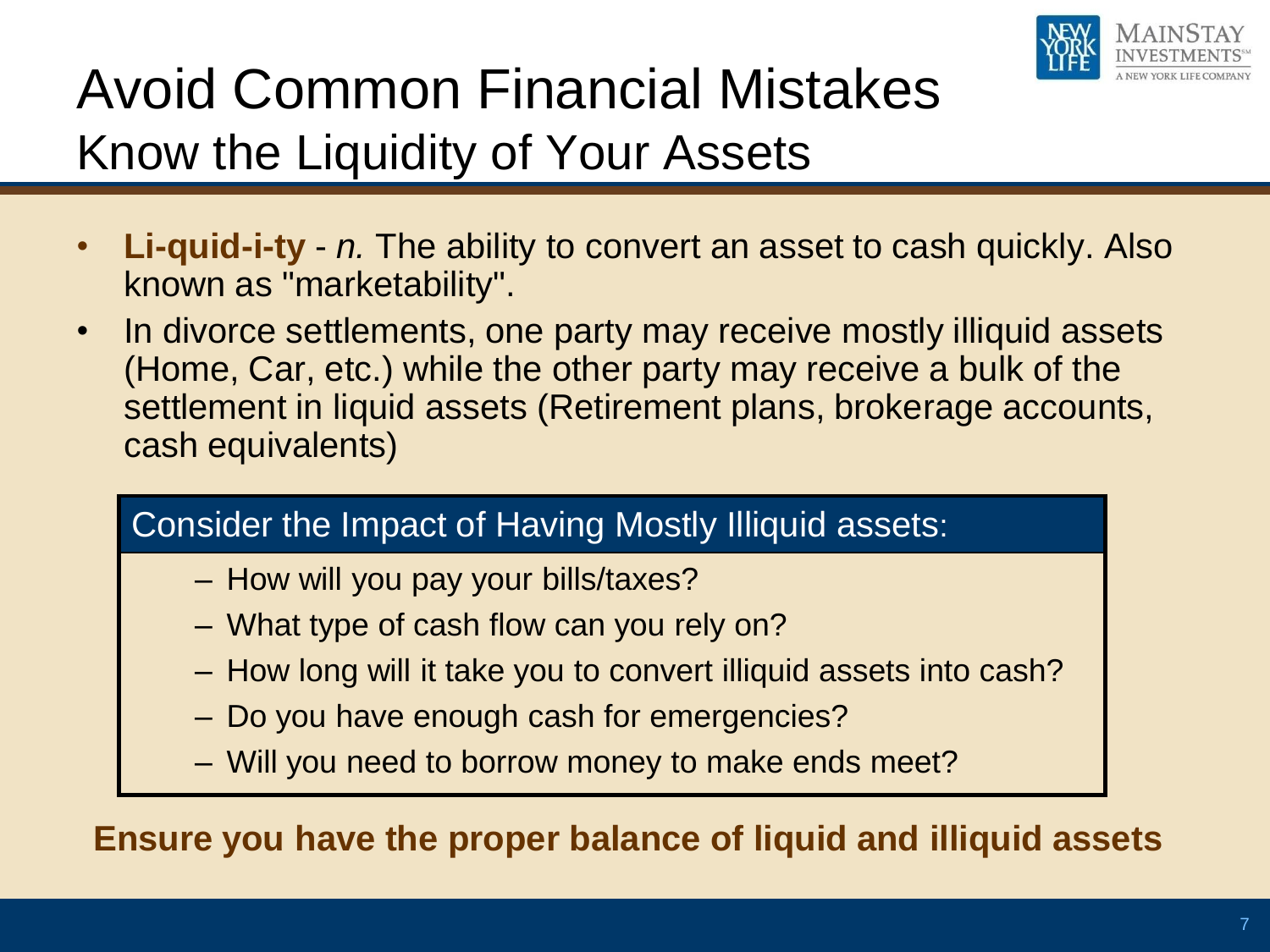

## Avoid Common Financial Mistakes Consider the Impact of Taxes

• Taxes can often be a very costly part of your settlement and can have a dramatic effect if not addressed adequately.



#### **Know the impact taxes can have on your settlement**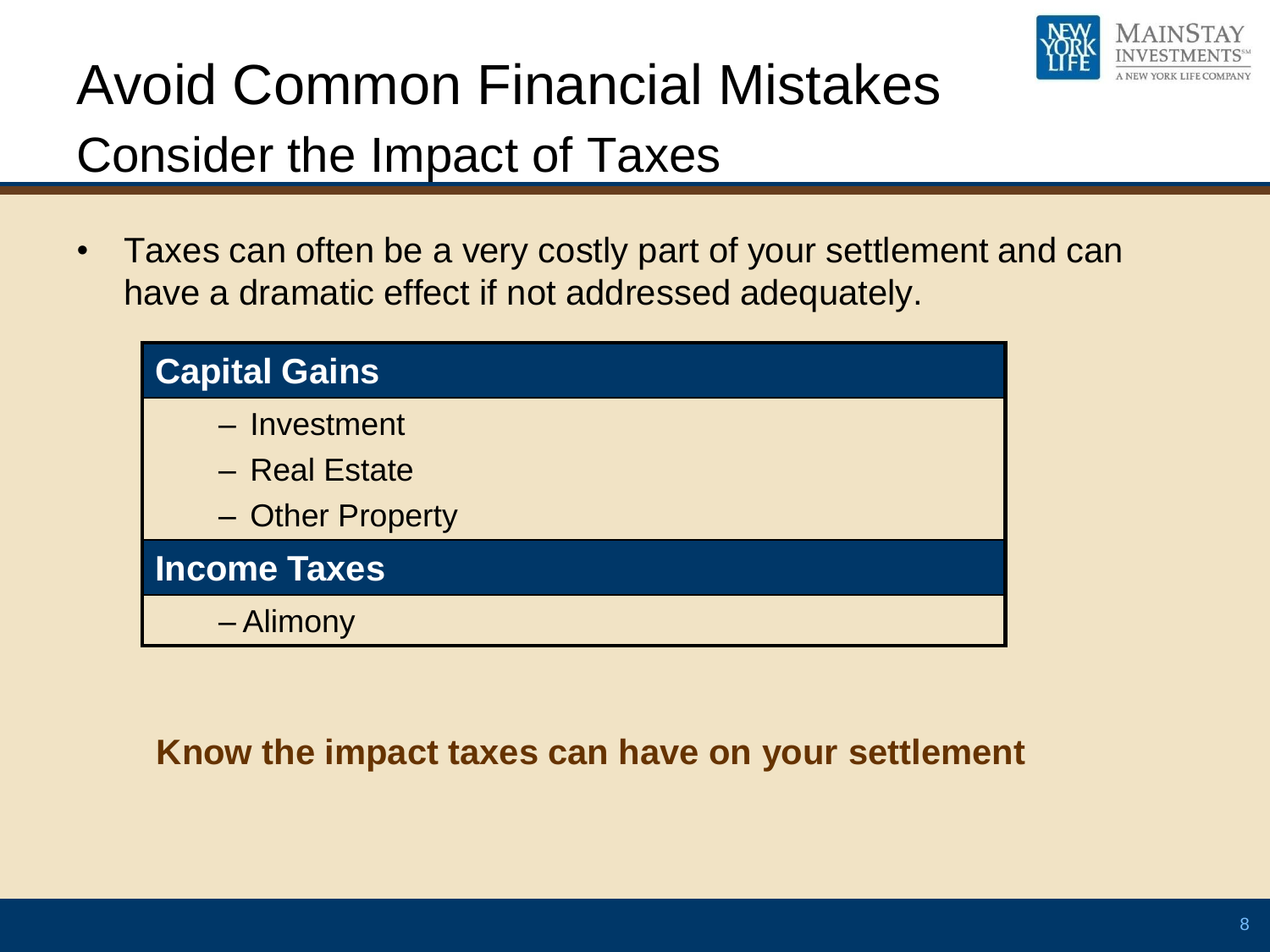

## Avoid Common Financial Mistakes Understanding the Rules of Retirement Plans

If large part of the settlement involves retirement assets, be aware of the tax ramifications and potential penalties involved



#### **Know the rules before you transfer or withdraw retirement plan assets**

Note: IRAs are not considered to be retirement plans and are not governed by QDRO or subject to the same rules as retirement plans.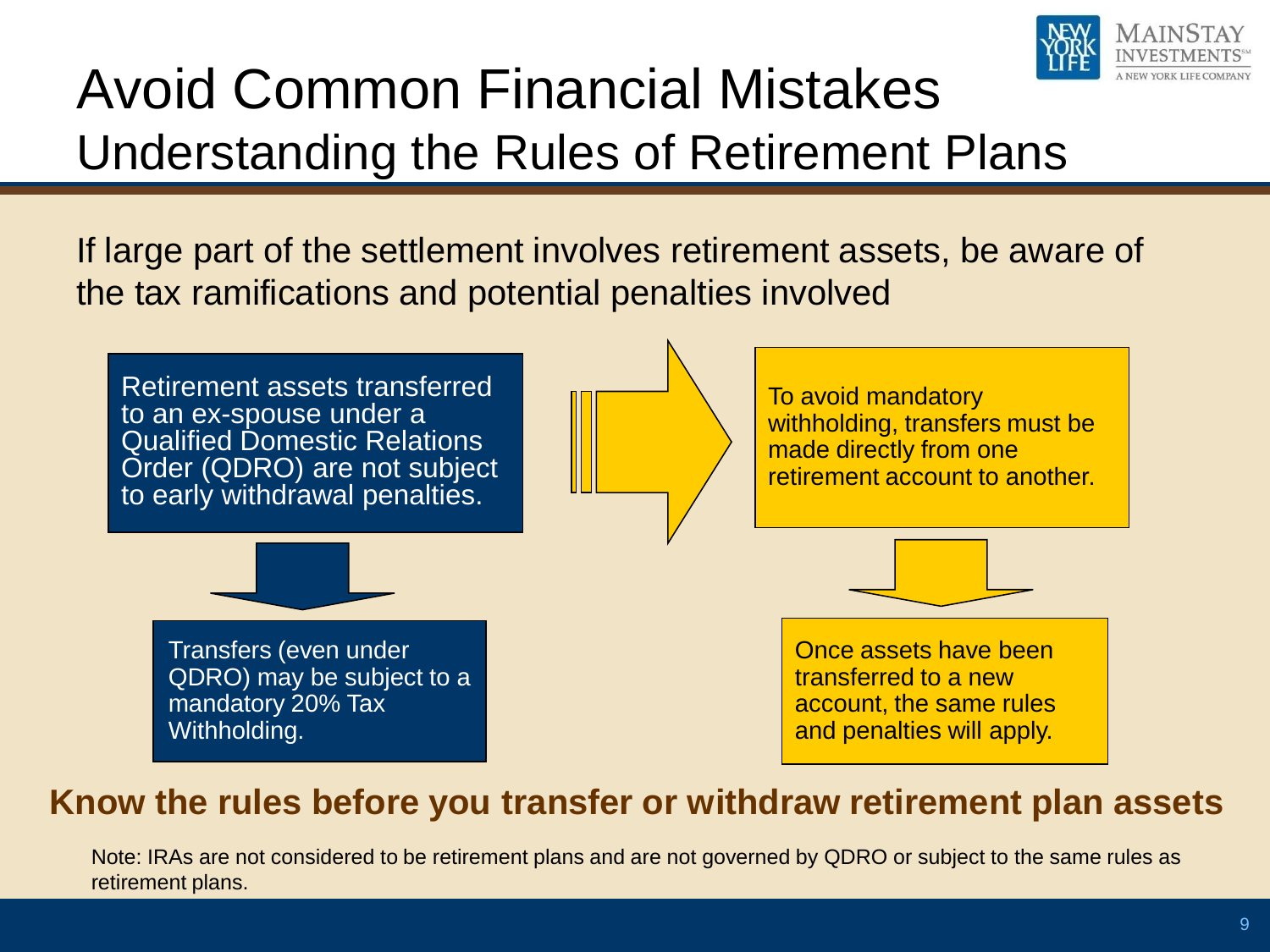

## Avoid Common Financial Mistakes Identify Hidden Assets

- Once divorce is initiated, some parties may try to preserve their assets
- Make sure you get what you are entitled to

#### **Consider the following resources to help identify your marital assets**

- **Tax Returns** (go back at least 5 years, look for inconsistencies in income, the presence of trusts, partnerships, and real estate holdings)
- **Checking Account** (review statements and cancelled checks for the past few years, look for purchases of investment or property)
- **Savings Account** (can reveal unusual deposits or withdrawals in amounts or periods that could point to hidden assets)
- **Brokerage Statements** (Make sure all of your investments and proceeds from your investments are accounted for)

#### **Conduct an inventory of all your marital assets**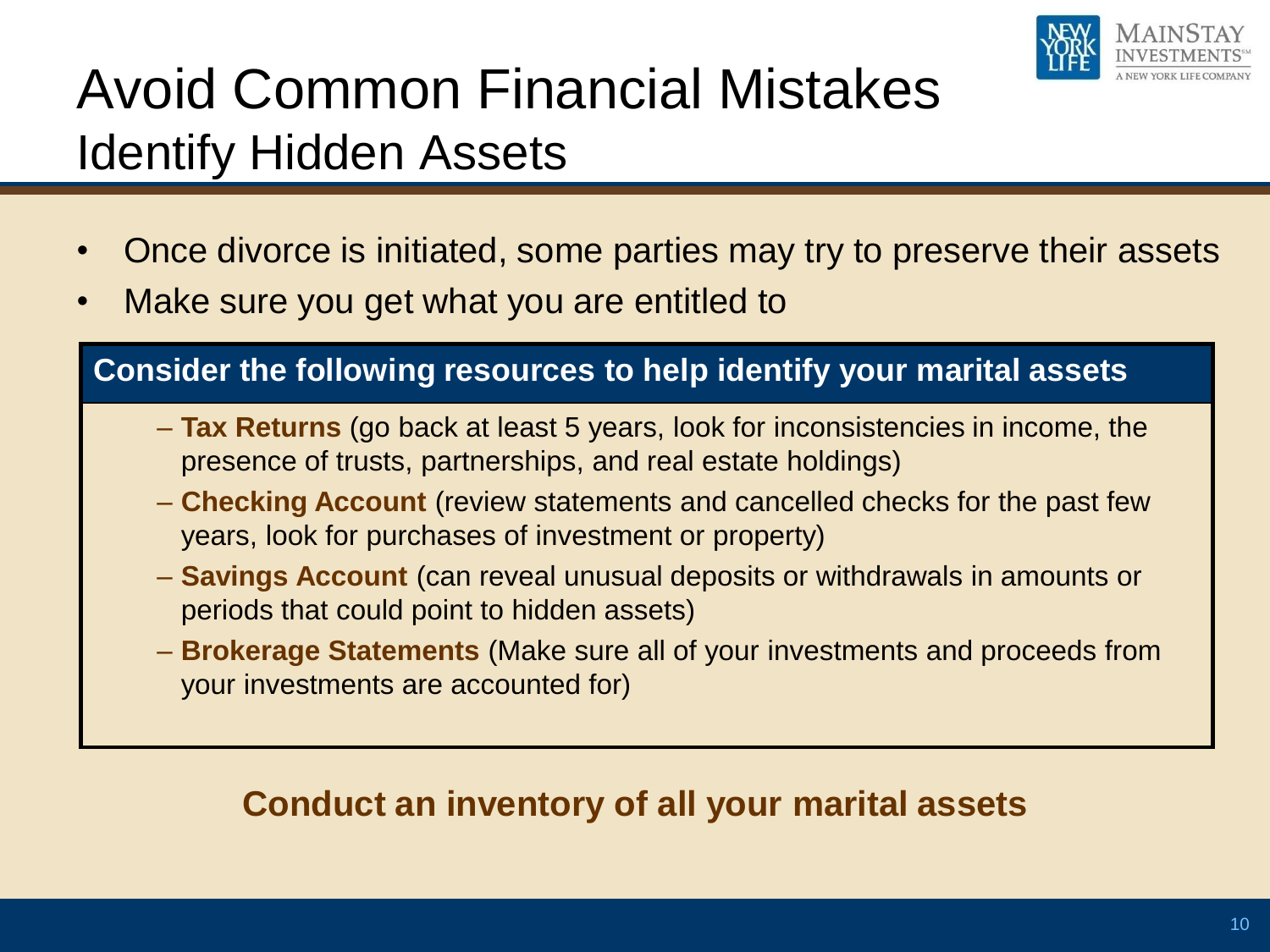

## Avoid Common Financial Mistakes Develop a Budget

- Conducting the analysis ahead of time will help you determine if you can maintain your current lifestyle.
- If not, you have established a good case to request more assets, alimony, or child support
- Keeping a home for the sake of your kids is a noble gesture, unless you can't afford the maintenance and are forced to sell and move.



**Before you agree to a settlement, make sure you have calculated your future budget.**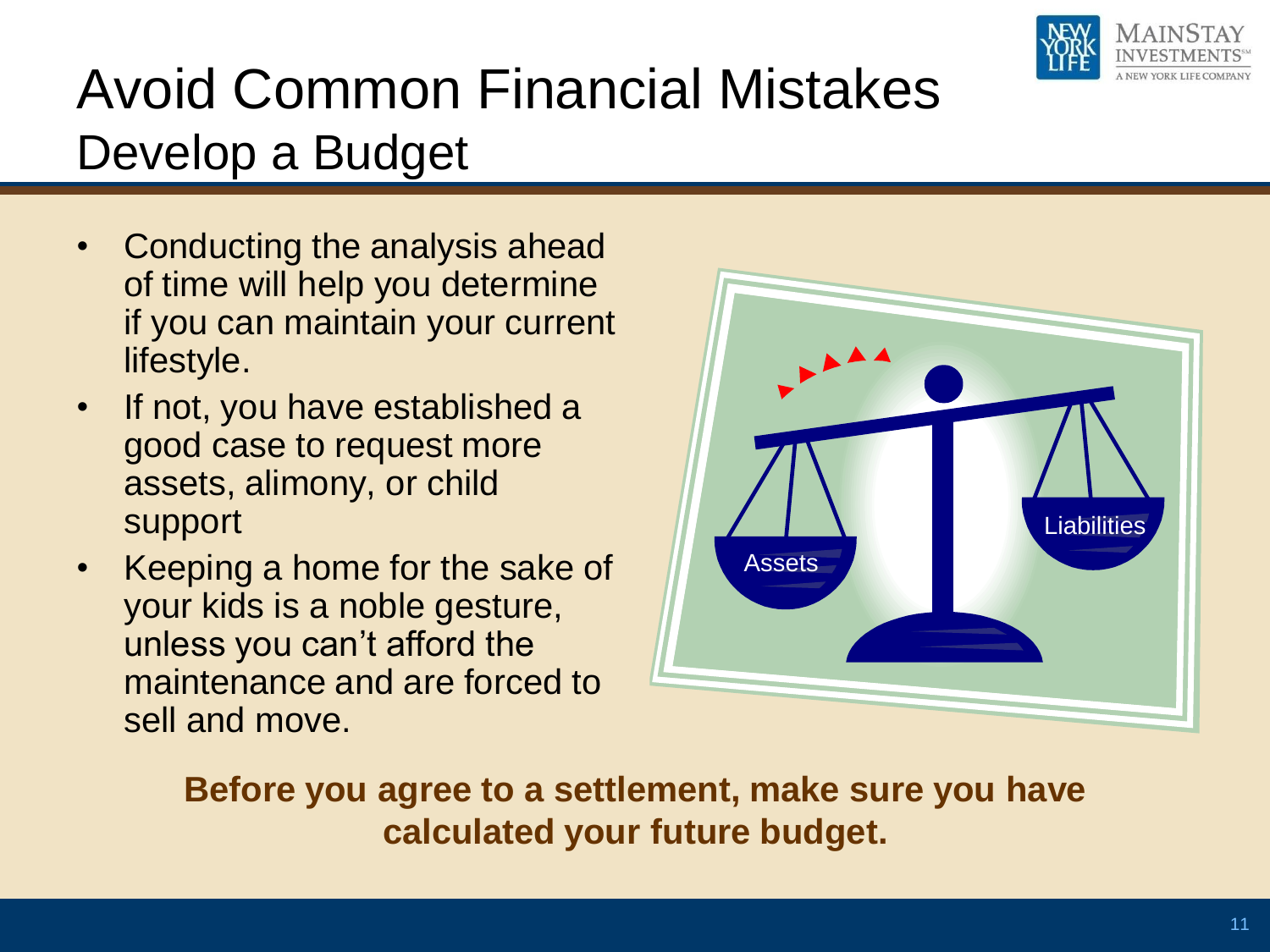

## Avoid Common Financial Mistakes Don't Overlook Debt and Credit Rating Issues

- Creditors want to be paid
- Each person is liable for the full amount of debt until the debt balance is paid off

#### To avoid future problems:

- Obtain a copy of your credit report
- Be sure to pay off debt and close all joint accounts prior to the divorce settlement
- Open new accounts in your own name
- Include provisions in your settlement which outline your responsibilities with regard to any future debt payments, penalties, interest, or taxes that may materialize.

#### **Pay off your marital debt and establish your own credit**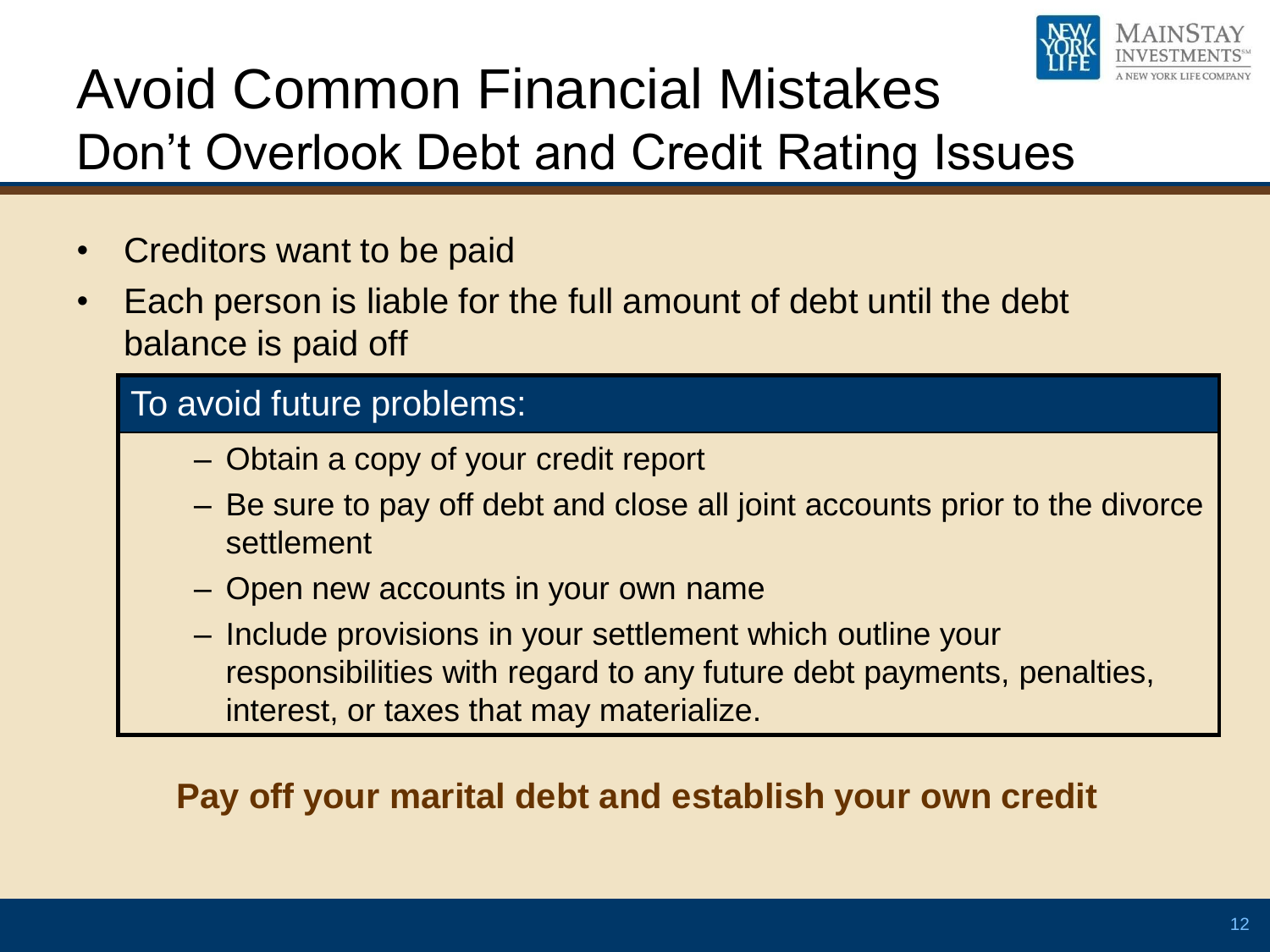

## Avoid Common Financial Mistakes Maintain Control Over Insurance Policies

• Life Insurance Policies may be required in a divorce settlement to insure the value of alimony payments, child support, or some other financial need. **If you are the person for whom** 



- the policy is obtained, it is critical that you are named either the owner or irrevocable beneficiary.
- **If you are not named properly,** your ex-spouse can stop making premium payments, and you would never know until you try to enforce the policy, only to find out it no longer exists.

#### **Protect your interest and maintain control**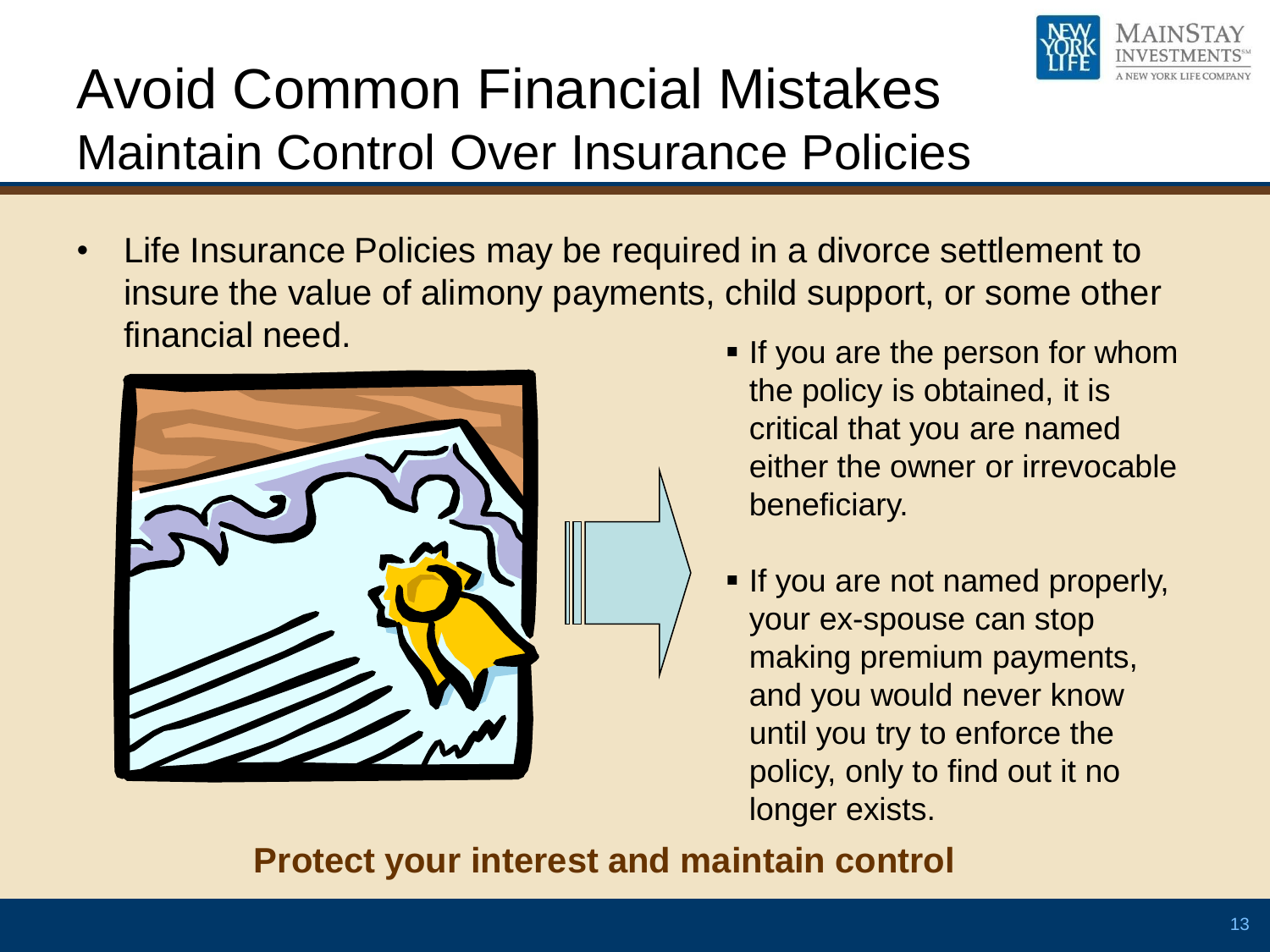

### Move Forward Protecting Your Assets

#### **Revise your Will.**

- A Will determines how your estate is to be distributed at your death
- Review immediately to ensure it reflects your new situation and objectives
- Speak with an attorney

#### **Sever unnecessary ties with ex-spouse.**

- Divorce decrees mandate child support, alimony, or life insurance on one of your lives for the benefit of the other or for your children.
- Remain cordial, but disentangle yourself financially to reduce your liability.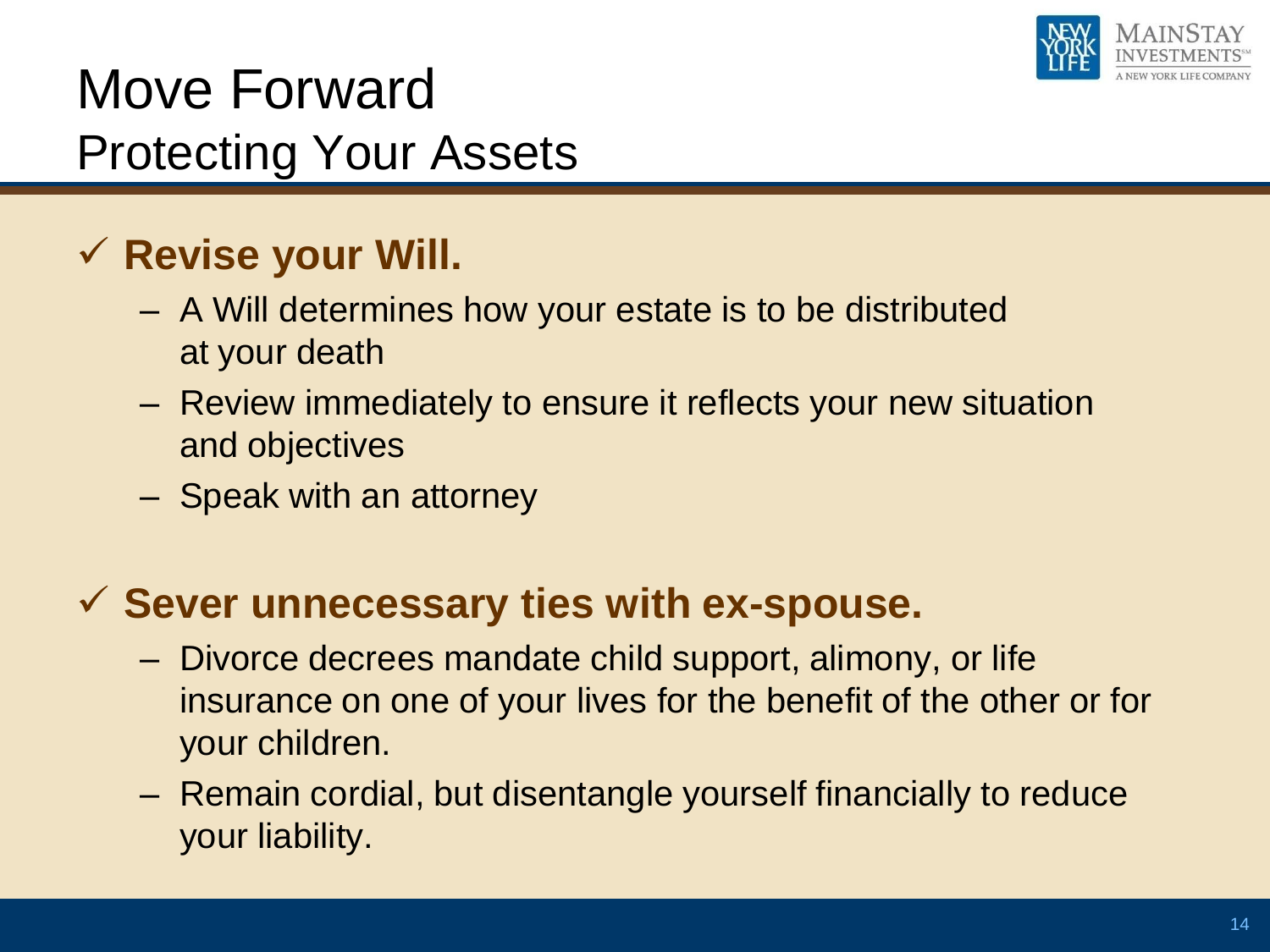

### Move Forward Protecting Your Assets

#### **Update retirement plan beneficiary designations.**

- Survivor benefits will be paid to the person named in your qualified and nonqualified plans.
- Obtaining title to the funds as part of the divorce does not automatically change the beneficiary.
- Review named plan beneficiaries to make sure it reflects the changes in your life.
- Talk to your financial professional for help or contact retirement plan administrators directly.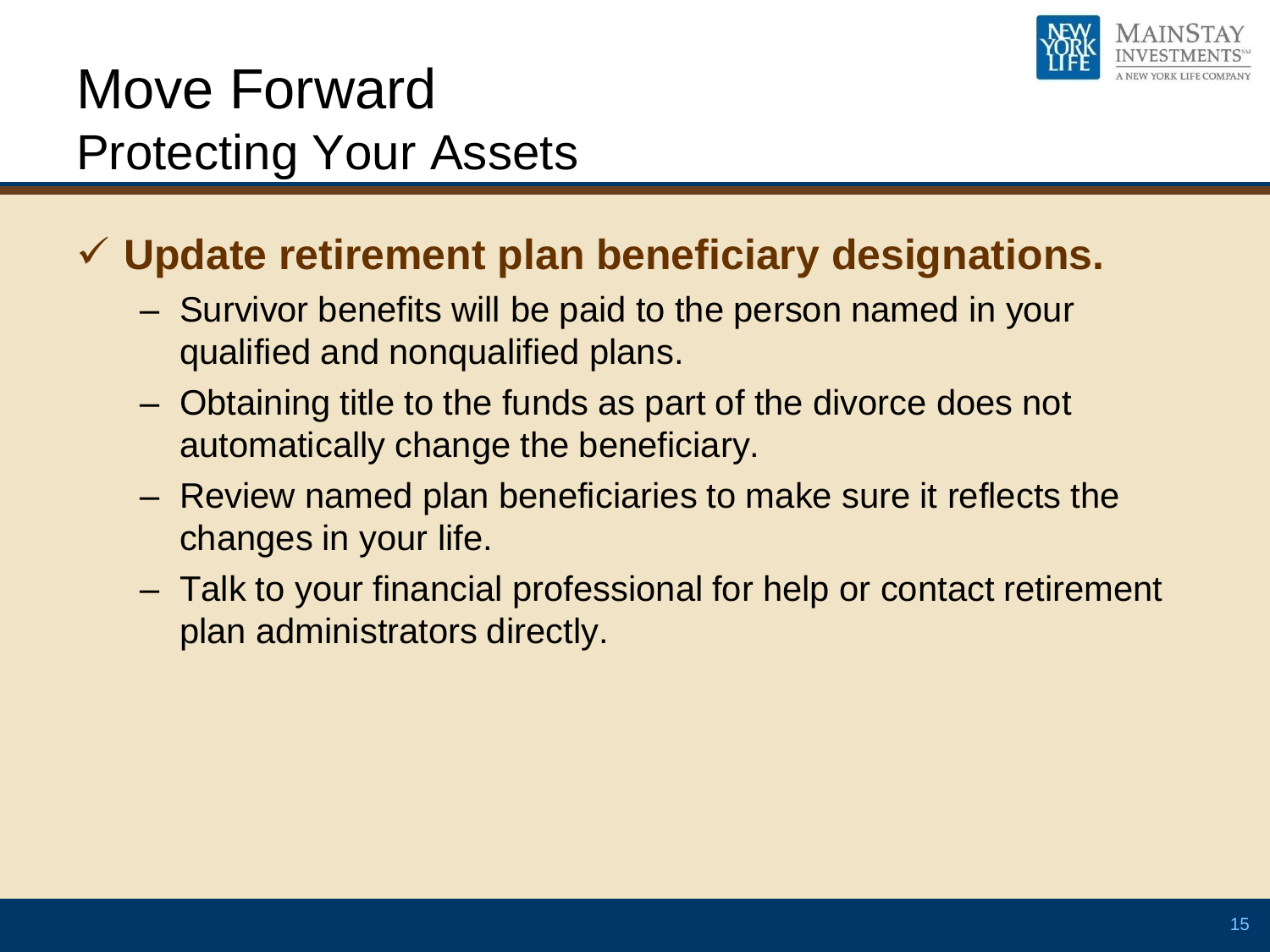

### Move Forward Protecting Your Assets

#### **Review overall retirement situation.**

- Start "power saving," or accelerating the amount of income put aside.
- Begin making maximum contributions to employer sponsored 401(k) plan and an IRA.
- Consider supplementing retirement savings with annuities.

#### **Review life insurance ownership**

- Beneficiaries cannot be changed by a Will.
- Review beneficiary designations on existing coverage.
- Complete a change-of-beneficiary form.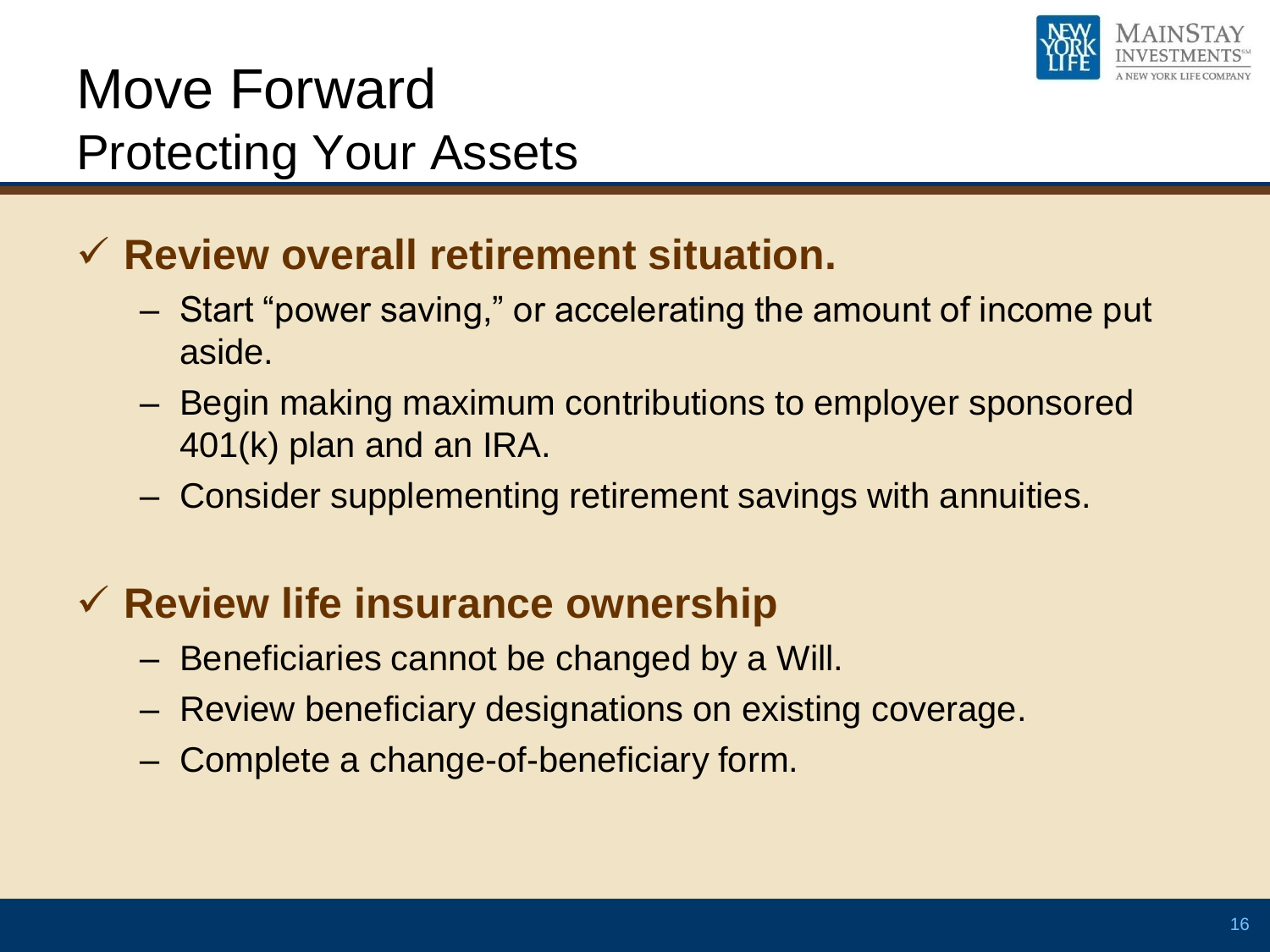

### Take Control Estate Planning for the Single Parent

- Of the 74.1 million children under age 18 in the United States, 26% (19.4 million) live with one parent.<sup>1</sup>
- Economic security hinges on the custodial parent's income
- Premature death has many consequences.
	- Third party could administer the inheritance
	- Assets could be put in trust and managed by a court-appointed administrator.
	- Other family members could sue for custody, guardianship and financial control.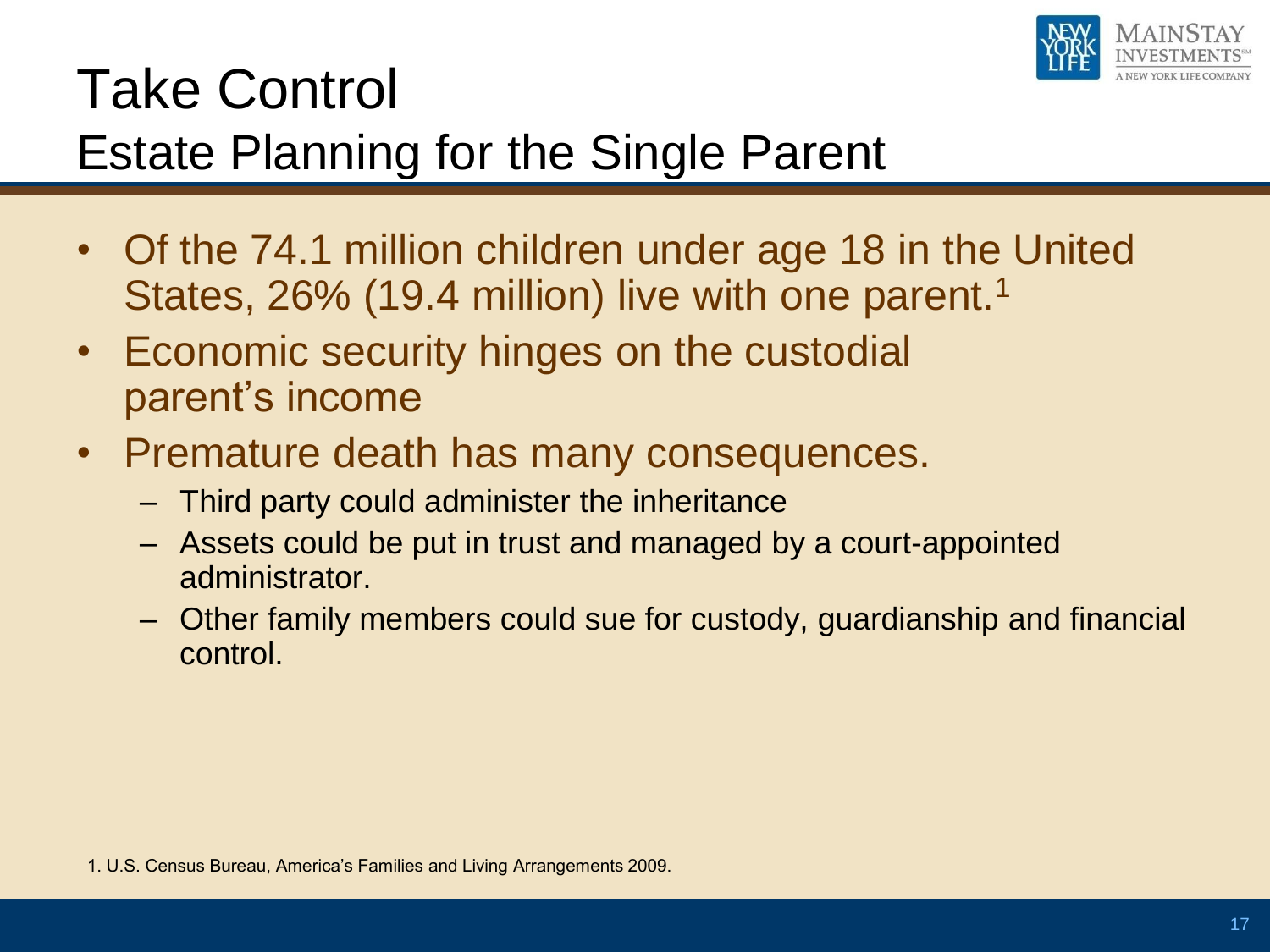

## Take Control Estate Planning for the Single Parent

- $\checkmark$  Update your Will.
- $\checkmark$  Select a guardian for minor children.
- $\checkmark$  Leave written instructions.
	- how children should be raised (religious preferences, college plans, etc.)
	- how assets are managed and used to benefit and protect children.
- $\checkmark$  Fund children's future needs.
	- Mutual funds, life insurance, and college savings plans
	- Do not name minor children as beneficiaries.
	- Consider using a trust.
- $\checkmark$  Make trust arrangements.
	- Pick a trusted person/advisor as trustee.
	- Talk to an attorney about the details.